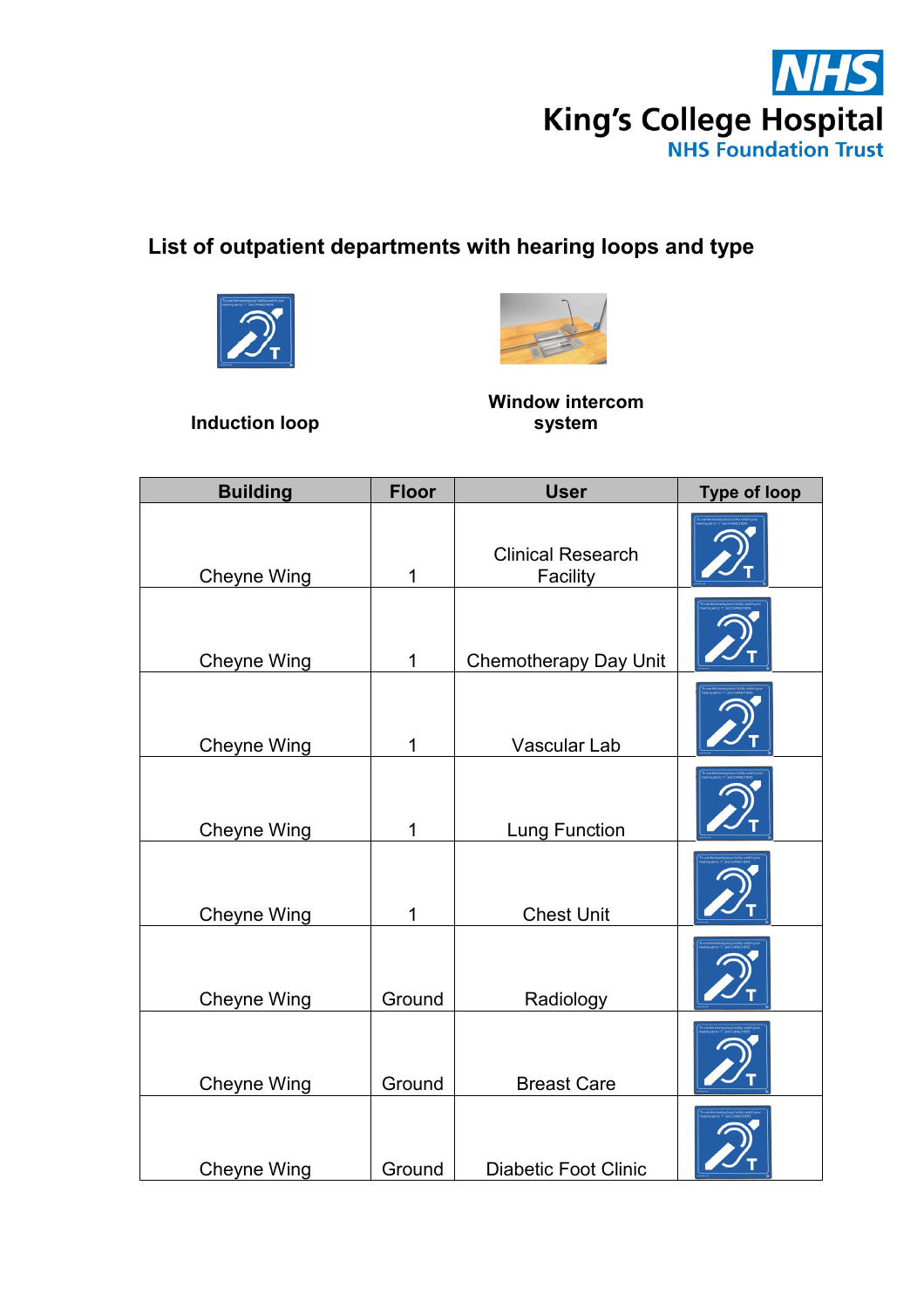| <b>Cheyne Wing</b>  | Ground       | Haematology OPD                |  |
|---------------------|--------------|--------------------------------|--|
| <b>Cheyne Wing</b>  | Ground       | MRI <sub>3</sub>               |  |
| <b>Cheyne Wing</b>  | Ground       | PIU                            |  |
| <b>Cheyne Wing</b>  | Ground       | <b>Renal Dialysis</b>          |  |
| <b>Cheyne Wing</b>  | Ground       | <b>Renal OPD</b>               |  |
| <b>Cheyne Wing</b>  | Ground       | <b>Cashier Office</b>          |  |
| <b>Cheyne Wing</b>  | Ground       | <b>Frailty Assessment Unit</b> |  |
| Day Surgery         | 1            |                                |  |
| Day Surgery         | Ground       |                                |  |
| <b>Denmark Wing</b> | 1            | <b>CT Suite</b>                |  |
| <b>Denmark Wing</b> | $\mathbf{1}$ | <b>ADU</b>                     |  |
| <b>Denmark Wing</b> | 1            | <b>ACU</b>                     |  |
| <b>Denmark Wing</b> | Ground       | A&E Main Desk and<br>Triage    |  |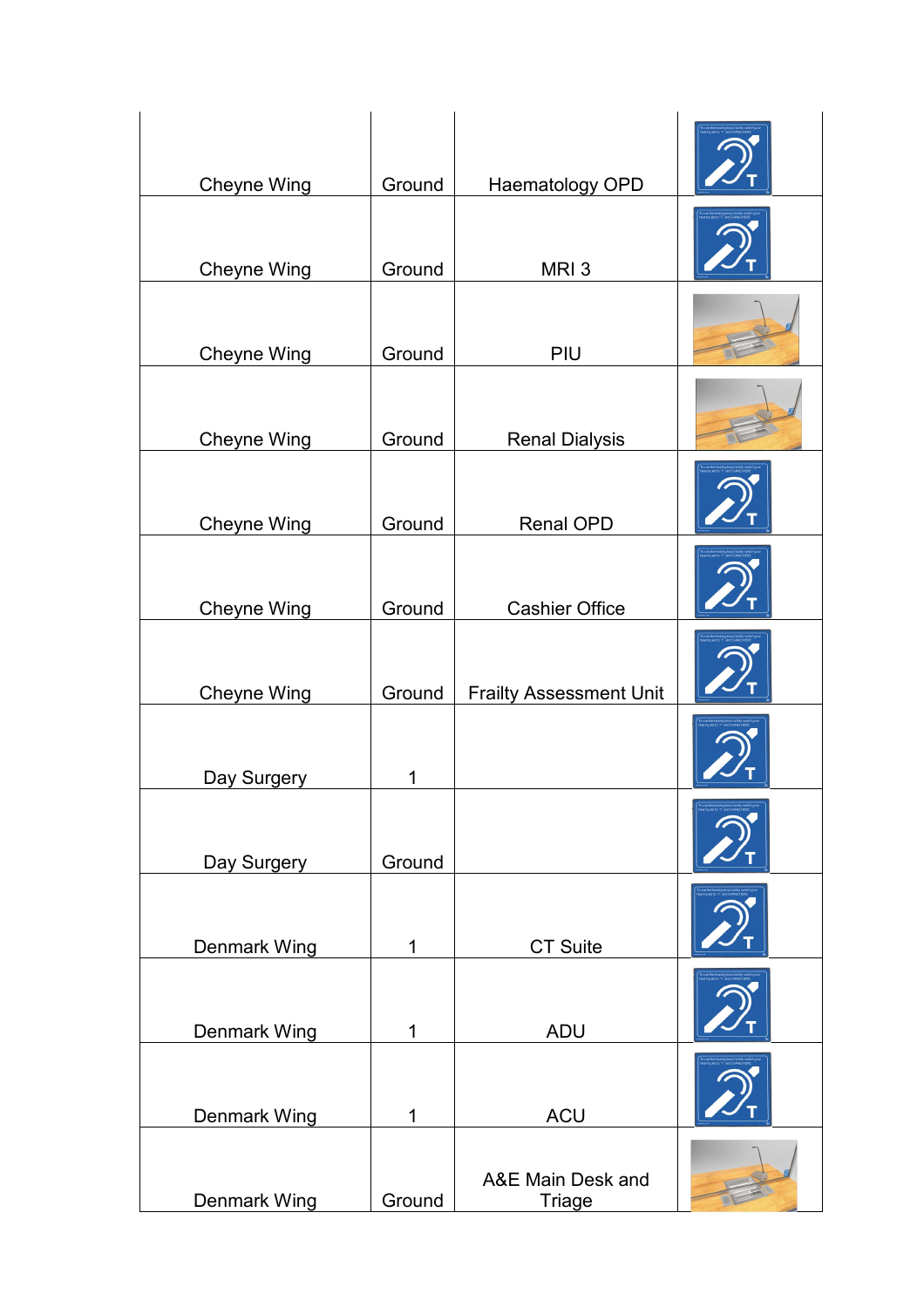| Denmark Wing               | Ground         | <b>A&amp;E Paediatrics</b><br>reception desk       |  |
|----------------------------|----------------|----------------------------------------------------|--|
| <b>Dental Institute</b>    | 1              | Dental - Paediatric<br>Dentistry &<br>Orthodontics |  |
| <b>Dental Institute</b>    | $\overline{2}$ | <b>Primary Dental Care</b>                         |  |
| <b>Dental Institute</b>    | 3              | Dental - Special Care<br>Dentistry                 |  |
| <b>Dental Institute</b>    | 4              | Dental - Oral Surgery                              |  |
| <b>Dental Institute</b>    | Ground         | <b>Special Care</b>                                |  |
| <b>Dental Institute</b>    | Ground         | <b>Oral Surgery</b>                                |  |
| <b>Dental Institute</b>    | Ground         | <b>Emergency Dental Care</b>                       |  |
| <b>Dental Institute</b>    | Ground         | <b>Ground Floor Reception</b>                      |  |
| <b>Golden Jubilee Wing</b> | 1              | Suite 5                                            |  |
| Golden Jubilee Wing        | 1              | Suite 6                                            |  |
| <b>Golden Jubilee Wing</b> | 1              | Suite 7                                            |  |
| Golden Jubilee Wing        | 1              | <b>Therapy Suite</b>                               |  |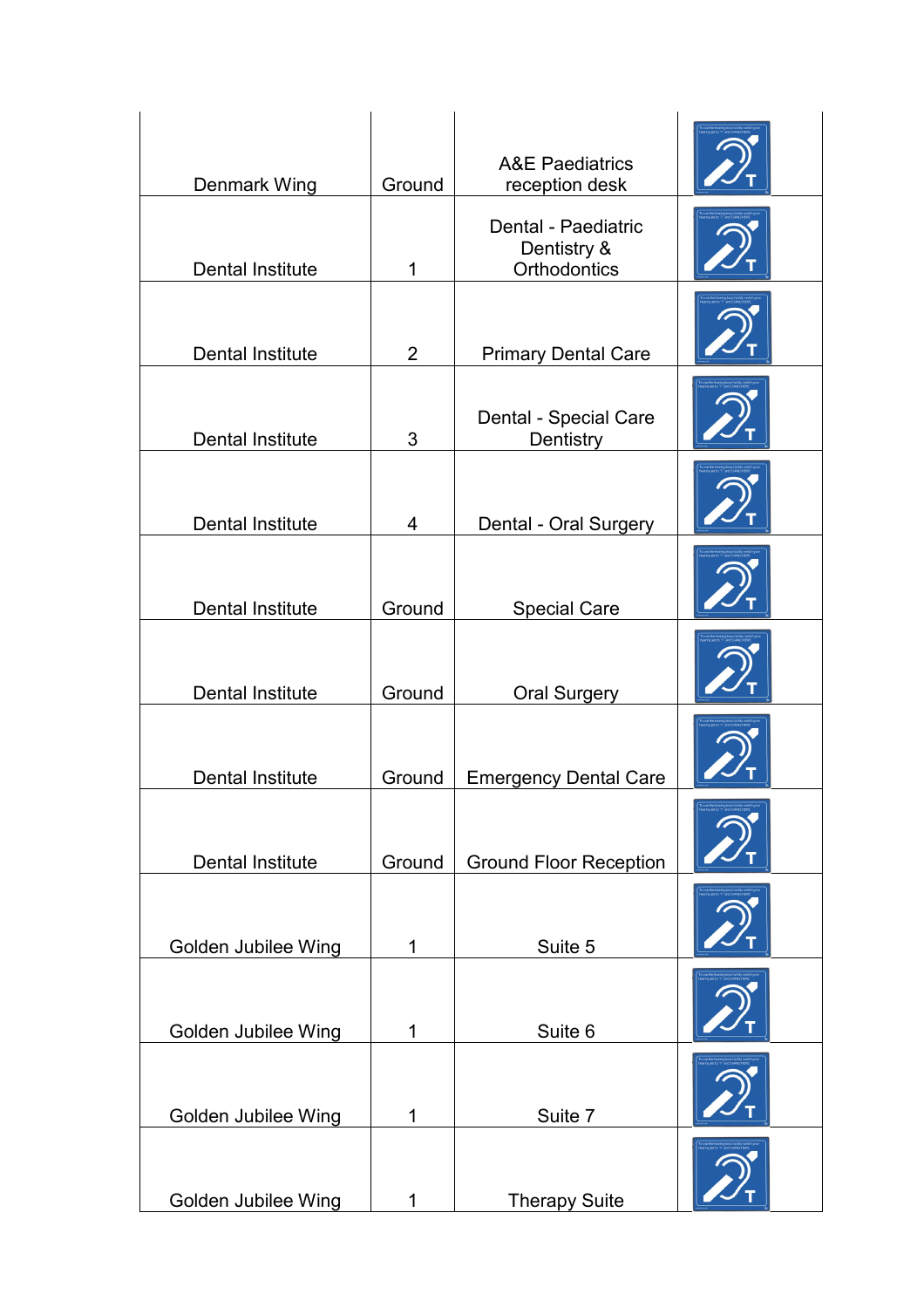| Golden Jubilee Wing | 3               | Suite 8                                      |  |
|---------------------|-----------------|----------------------------------------------|--|
| Golden Jubilee Wing | 3               | Suite 9                                      |  |
| Golden Jubilee Wing | Ground          | A&E X-ray                                    |  |
| Golden Jubilee Wing | Ground          | Main Golden Jubilee<br><b>Wing Reception</b> |  |
| Golden Jubilee Wing | Ground          | Suite 1 - UCC                                |  |
| Golden Jubilee Wing | Ground          | Suite 2                                      |  |
| Golden Jubilee Wing | Ground          | Suite 3 - SACU                               |  |
| Golden Jubilee Wing | Ground          | Suite 3 - Fracture                           |  |
| Golden Jubilee Wing | Ground          | Suite 4                                      |  |
| Golden Jubilee Wing | Ground          | <b>Transport Desk Faulk</b>                  |  |
| Golden Jubilee Wing | Ground          | <b>Transport Desk G4S</b>                    |  |
| Golden Jubilee Wing | Ground          | <b>Entrance Reception</b><br><b>Desk</b>     |  |
| Golden Jubilee Wing | Lower<br>Ground | <b>Nuclear Medicine</b>                      |  |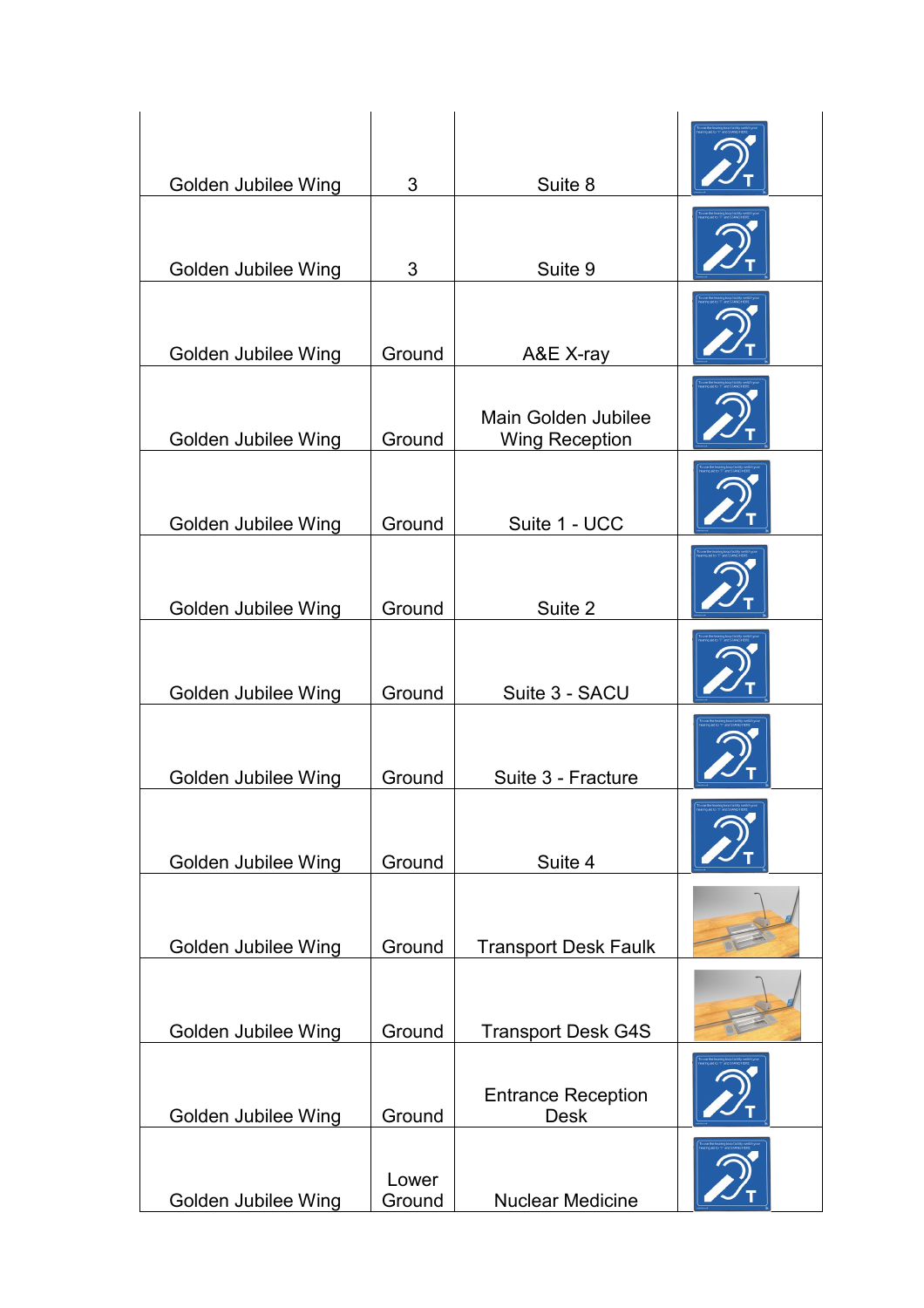| <b>Guthrie Wing</b>      | 1              | X-ray 2                                            |  |
|--------------------------|----------------|----------------------------------------------------|--|
| <b>Guthrie Wing</b>      | 3              | <b>Guthrie Outpatients</b><br>Department (Private) |  |
| <b>Guthrie Wing</b>      | Ground         | <b>MRI - General</b>                               |  |
| Hambleden Wing           | Ground         | <b>Hambleden Security</b><br><b>Desk</b>           |  |
| Hambleden Wing           | 3              | <b>Children's Outpatients</b><br>Department        |  |
| Hambleden Wing           | Ground         | Hambleden Main<br>Helpdesk                         |  |
| Hambleden Wing           | Ground         | <b>Entrance Reception</b><br><b>Desk</b>           |  |
| <b>Normanby Building</b> | $\overline{2}$ | Ophthalmology                                      |  |
| Normanby Building        | Ground         | Dermatology                                        |  |
| Normanby Building        | 1              | Ophthalmology                                      |  |
| Off campus               |                | <b>Caldecott Building</b>                          |  |
| Off campus               |                | The Haven                                          |  |
| Off campus               |                | <b>Community Midwives</b><br>Centre                |  |